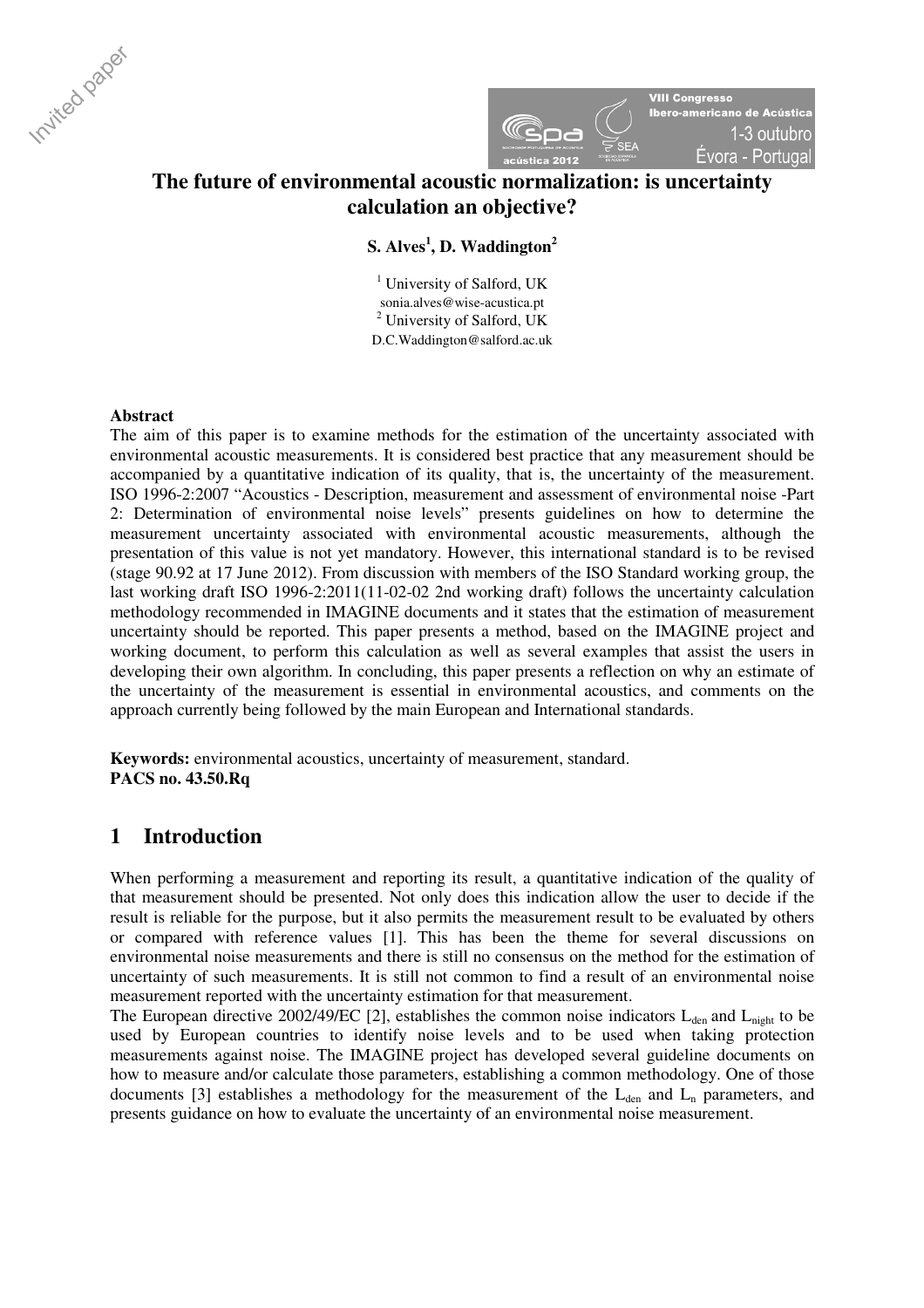This IMAGINE document was one of the inspirations for the latest revision of ISO 1996-2: 2007. Douglas Manvel, member of the ISO TC43 SC1 Working Group 45 responsible for this revision, with the permission of Hans Jonasson leader of the group, has kindly made available the latest working draft [5]. According to this working draft, one of the items to be reported is the estimation of measurement uncertainty and the estimation method that was used. This could be taken as an indication that the uncertainty estimation will be a factor to be considered when reporting sound pressure levels in accordance with the revised ISO 1996-2.

In this paper, the guidance on uncertainty estimation methods for environmental acoustic measurements presented in the ISO 1996-2 working draft [5] is examined in both theory and practice. This research examines the measurement of road traffic and railway traffic noise. Due to time and budget constraints, only short-term measurements were done. The measurement methods presented in the working draft are followed, with the final result presented with an estimation of measurement uncertainty. The uncertainty estimation method for road traffic noise is also compared with the uncertainty estimation method presented by Craven [6].

## **2 Uncertainty Estimation**

#### **2.1 General Model**

The mathematical model that represents the process of uncertainty estimation of a measurement is developed in [1] and is summarized in this section. Assuming a measurand Y is going to be determined from N measurements  $X_1, X_2, X_3, \ldots, X_N$ . This process starts with establishing a mathematical relationship between the N measurements and the measurand. Thus Y will be a function, f, of those quantities which can be written as:

$$
Y = f(X_1, X_2, X_3, \dots, X_N)
$$
 (1)

As the values  $x_1, x_2, x_3, \ldots, x_n$  are estimates of the input quantities  $X_1, X_2, X_3, \ldots, X_N$ , as a consequence each estimate,  $x_i$ , will have an uncertainty associated,  $u(x_i)$ , which is expressed as a standard deviation.  $u(x_i)$ is the standard measurement uncertainty.

Each uncertainty component will be treated following the same statistical process, whether the uncertainty component is determined through a statistical process or obtained from any other method. All uncertainties will then be combined, through a functional relationship that is a linear combination with a sensitivity coefficient, c<sub>i</sub>. According to [1] the functional relationship of the combined uncertainty, is " ...equal to the positive square root of a sum of terms..." (definition 2.3.4 of the [1]).

$$
u_c(y) = \sqrt{\sum_{i=1}^{n} (c_i x_i)^2}
$$
 (2)

Where the sensitivity coefficient,  $c_i$  is given by:

$$
c_i = \frac{\partial f}{\partial x_i} \tag{3}
$$

The overall uncertainty will be expressed as an expanded uncertainty, U. This quantity will, with a statement of confidence, define an interval where the measurand Y will be. This will be obtained by multiplying the combined standard uncertainty by a numerical factor, known as the coverage factor, k:  $U$ 

$$
I = ku_c(y) \tag{4}
$$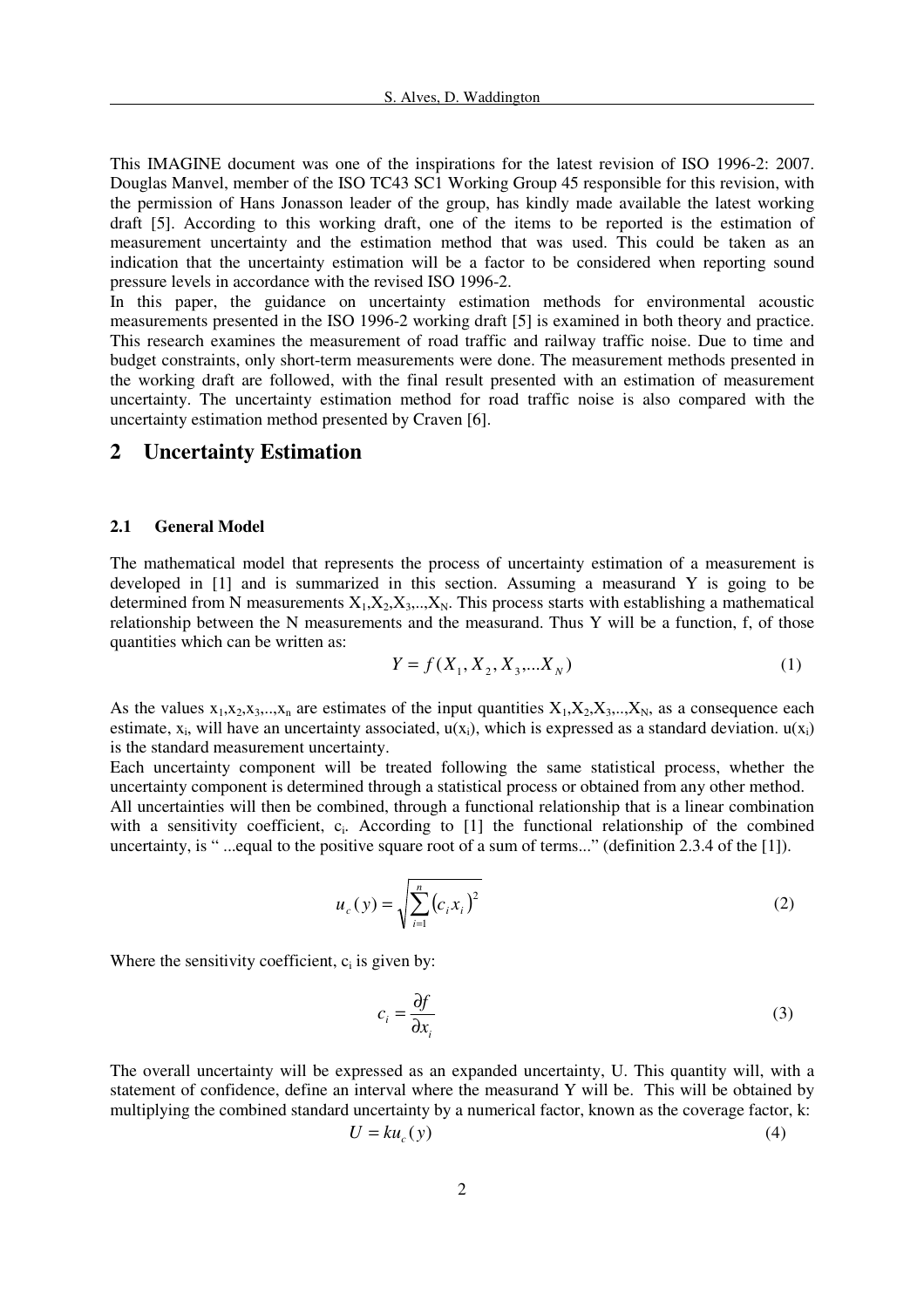A coverage factor of 2 is normally used, which corresponds to a coverage probability of  $95\%$ .<sup>1</sup> Considering the previous paragraphs, the concept of a Type-A uncertainty can now be introduced. If the value  $x_i$  is estimated from n independent measurements obtained under the same measurement conditions,  $x_{ik}$  then the best estimation of  $x_i$  is the arithmetic mean of the n observations [1] and the standard deviation of such uncertainty is given by (more details can be found in [14]) :

Finally, the standard deviation is given by:

 $\overline{\phantom{a}}$ 

$$
u(x_i) = s(\overline{x_i}) = \frac{s(x_i)}{\sqrt{n}}\tag{5}
$$

Where  $s(x_i)$  is the experimental standard deviation and n the total number of samples. This is the general form of a type A standard uncertainty.

All the uncertainties that do not meet this criteria are type B standard uncertainties. This applies when the estimates  $x_1, x_2,...x_n$  of the input quantities  $X_1, X_2,...,X_N$  are estimated by other means other than a statistical analysis, when dispersion of the values of the measurand is previously known. For example, information given by technical documentation or manuals, studies previously made, values indicated in standards such as in the case of the sound level meters uncertainty components.

#### **2.2 Estimation of uncertainty in environment noise measurements, according to [5]**

The big challenge in environment acoustic measurements is to obtain the expression for  $Y = f(X_i)$ , as there are so many variables that may have an influence, especially in outdoor measurements. The variability is inherent to a sound field both in time and in space, and can be identified:

• At the source: not only the source itself, but also all the other sources that contribute for the environmental sound. For example, in a seaside town, not only the road noise will be higher in summer, due to more traffic, but also the number of people will increase and as a consequence the noise generated by their activities will inevitably be higher;

• In the transmission path: that includes the meteorological effects, terrain topography and vegetation present, that will affect the sound propagation;

• At the receiver: receiver position, the measurement equipment among others. [7]

And although all these factors are present in every environmental noise measurement, this does not mean that the uncertainty will be higher. If the variability factors are not all identified and the magnitude of their variability is not known, they will become sources of uncertainty. The risk in these type of measurements exist when the uncertainty overlaps with an established limit [7].

Obtaining (equation1) can be a challenge as there are so many variables but it is perfectly feasible as long as proper methodologies are followed.

Reference [5] presents an estimation for (equation1), for an individual environment acoustic measurement as:

$$
L = L' + 10 \lg(1 - 10^{-0.1(L' - L_{res})}) + \delta_{sou} + \delta_{mset} + \delta_{loc}
$$
 (6)

<sup>1</sup> Assuming the measurement process follows a normal distribution. For other types of distribution more references can be found in [1] and [14]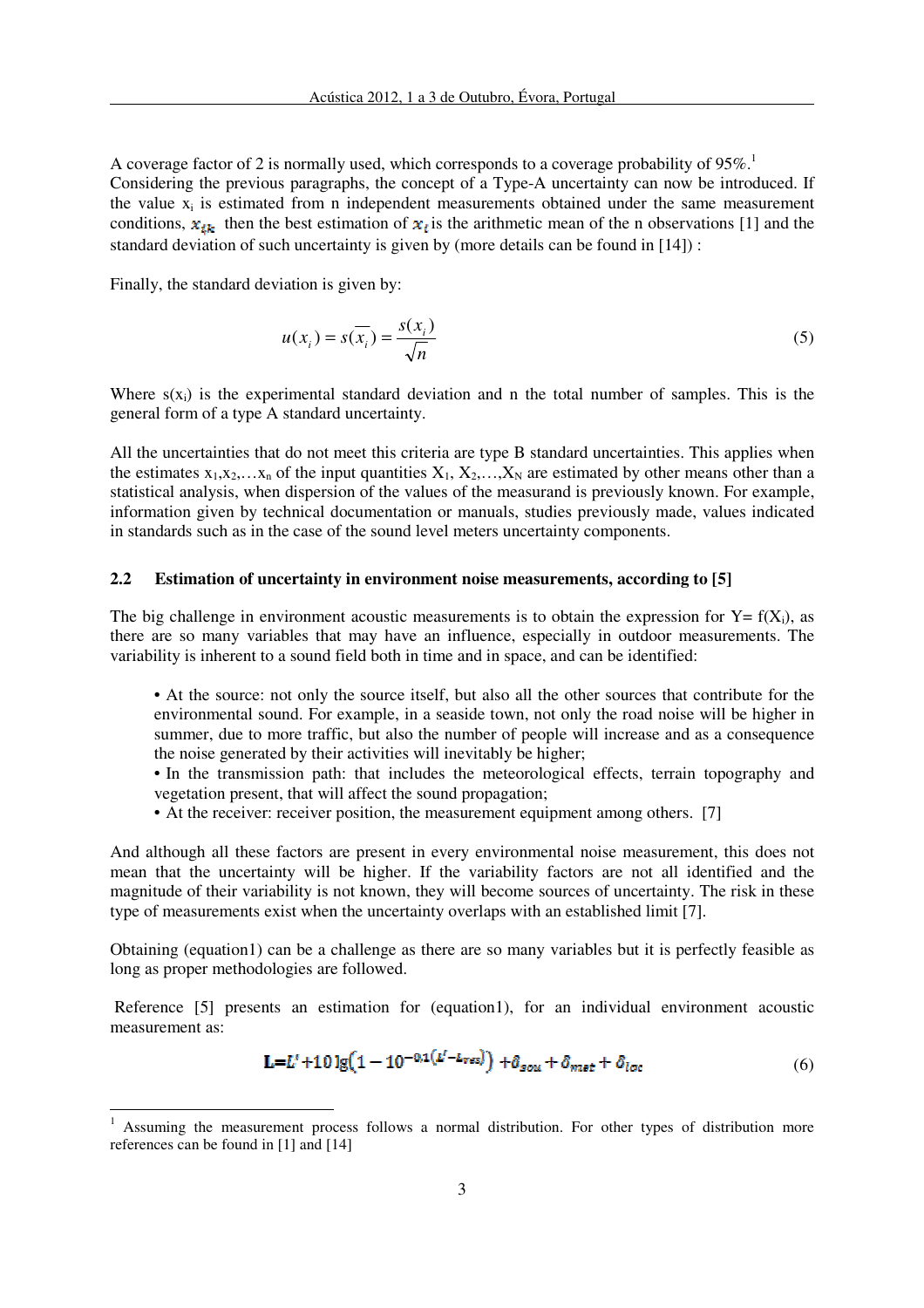"Where L is the estimated value during the specified conditions for which we want a measured value; L' is the measured value including background noise,  $L_{res}$  = residual noise<sup>2</sup>,  $\delta_{sou}$ = an input quantity to allow for any error due to deviations from the ideal operating conditions of the source,  $\delta_{\text{met}}$  an input quantity to allow for any error due to meteorological conditions deviating from the ideal conditions,  $\delta_{\text{loc}}$ = an input quantity to allow for any error due to the selection of receiver position. Often  $\delta_{\text{sou}} + \delta_{\text{met}}$ is determined directly from measurements. L' and  $L_{res}$  are both dependent on  $\delta_{slm}=$  an input quantity to allow for any error of the measurement chain (sound level meter in the simplest case). In addition Lres depends on  $\delta_{\text{res}}$  = an input quantity to allow for any error due to residual noise."

Next [5] also presents orientation on how to estimate the sensitivity coefficients, c<sub>i</sub> and the standard uncertainty, u<sub>i</sub>, when measuring A-weighted sound pressure levels:

|                                  |                 |                                      | . .                                                            |
|----------------------------------|-----------------|--------------------------------------|----------------------------------------------------------------|
| Quantity                         | <b>Estimate</b> | Standard uncertainty, u <sub>i</sub> | <b>Magnitude of sensitivity</b><br>coefficient, c <sub>i</sub> |
| $L^{\prime}+\delta_{\text{slm}}$ |                 | u(L)<br>$0.5^{a}$                    | $1 - 10^{-0.1 (l' - L_{res})}$                                 |
| $O_{\text{sou}}$                 |                 | $u_{sou}$                            |                                                                |
| O <sub>met</sub>                 |                 | $u_{\text{met}}$                     |                                                                |
| $\delta_{loc}$                   | $0,0-6,0$       | $u_{loc}$                            |                                                                |
| $L_{res}$ + $\delta_{res}$       | $L_{res}$       | $u_{res}$                            | $10^{-0.1(L'-L_{res})}$                                        |
|                                  |                 |                                      | $1 - 10^{-0.1(U-L_{res})}$                                     |

Table 1- Overview of uncertainties to be determined for a measured value [5]

a) 0,5 refers to a class 1 sound level meter. A class 2 meter would have the standard uncertainty 1,5 dB

## **3 Measurement procedure**

As previously mentioned, two measurement exercises were done: road traffic noise and railway traffic noise. The road traffic noise was evaluated by the parameter: one hour A-weighted equivalent continuous sound pressure level  $(L_{Aea,1h})$ , a short-term parameter. While the railway traffic noise was estimated using a long-term parameter,  $L_{den}$  as defined in [2], using sound exposure levels (SEL or LAE) measured in field, from 51 train passages.

#### **3.1 Instrumentation**

 $\overline{a}$ 

The set of instrumentation system used to measure equivalent continuous sound pressure levels: sound level meter Brüel & Kjær, type 2250; microphone Brüel & Kjær, type 4189; calibrator Brüel & Kjær, type 4231; windscreen type UA- 0237 - 90mm.<sup>3</sup> The sound level meter was configured to measure in dB(A), one-third octave bands with mid frequencies from 50 Hz to 10 000Hz. The microphone was placed in a vertical position (grazing incidence). [14]

The meteorological parameters were measured with instrumentation that complies with the standard requirements.<sup>4</sup> Besides these instrumentation, it was also necessary for both measurements to determine the vehicles velocity, with a *velocity speed gun* by Bushnell.

 $2 \text{ In } [8]$  residual sound is defined as the total sound remaining at a given situation when the specific sounds under consideration are suppressed.<br> $3 \times 11$  instrumentations had be

All instrumentations had been checked for the compliance of the IEC 60942 (calibrators) and IEC 61672-1 (instrumentation system) less than year on a national standard laboratory.

<sup>4</sup> All these instruments had been checked less than a year on a primary or national laboratory..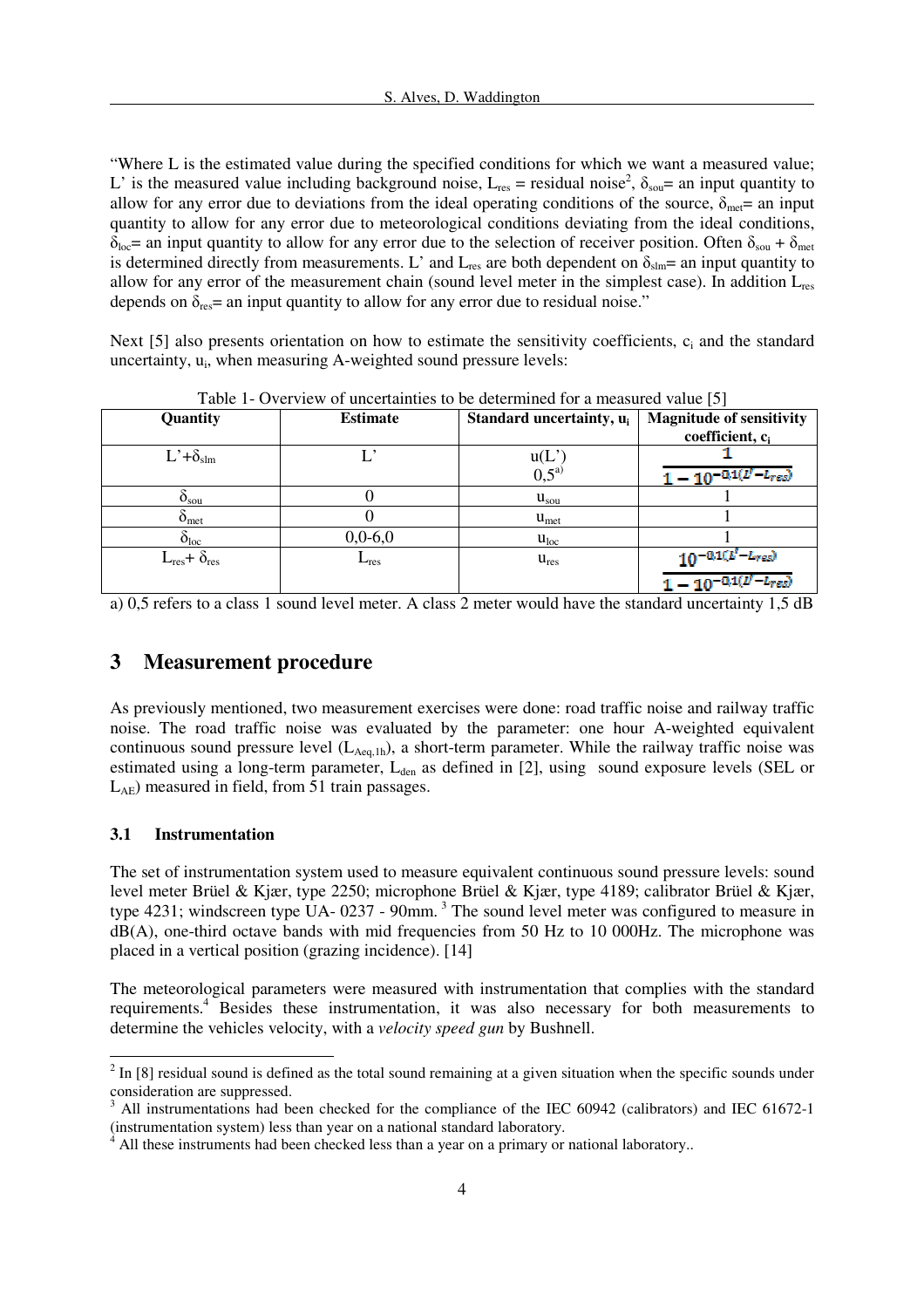### **3.2 Road Traffic Noise Measurement**

#### **3.2.1 Receiver location**

On the urban developing planning is predicted the construction of a residential building next to a dual carriageway with two lanes in each direction. The facade of the future building at approximately 10 meters from the middle of the first lane and 18 meters from the middle of the second lane. It was assumed that the location of the most sensitive receiver (ground floor residents) will be at a height of 2.0 m from the current floor level. The road traffic noise was the only relevant source for the future dwelling as there are no noisy activities developed in the proximity:



Figure 1 – Road noise measurement site (image from http://maps.google.com/)

The microphone position followed [5] orientations and was a place where the possible discomfort for the future residents could be accessed. The measurement site was in a free field position<sup>5</sup>.

#### **3.2.2 Source operation**

 $\overline{a}$ 

The source was a dual carriageway with two lanes in each direction, this is called a "urban avenue". As there is no official information about the road traffic of this carriageway, thorough notes about traffic composition, number of vehicles per category, category average velocity, road conditions, were registered during the measurement. Each vehicle was counted and was classified according to the categories defined in [10] as light, medium heavy, heavy, other vehicles and two-wheelers.

#### **3.2.3 Transmission path and verification of favourable meteorological conditions**

According to [5], when the condition expressed in the following equation is verified, then favourable conditions are always assumed:

$$
\frac{h_s + h_R}{D} \ge 0,1\tag{7}
$$

<sup>&</sup>lt;sup>5</sup> Free-field position, according to [5] is that where there are no near reflecting surfaces others than the ground, that may influence the sound pressure level. So the distance of the microphone to any reflecting surface must be twice the distance from the microphone to the dominant part of the source. When there is a small surface and the operator can show that the reflection has an insignificant effect (when accounting for the wavelength) then it can also be considered a free-field position.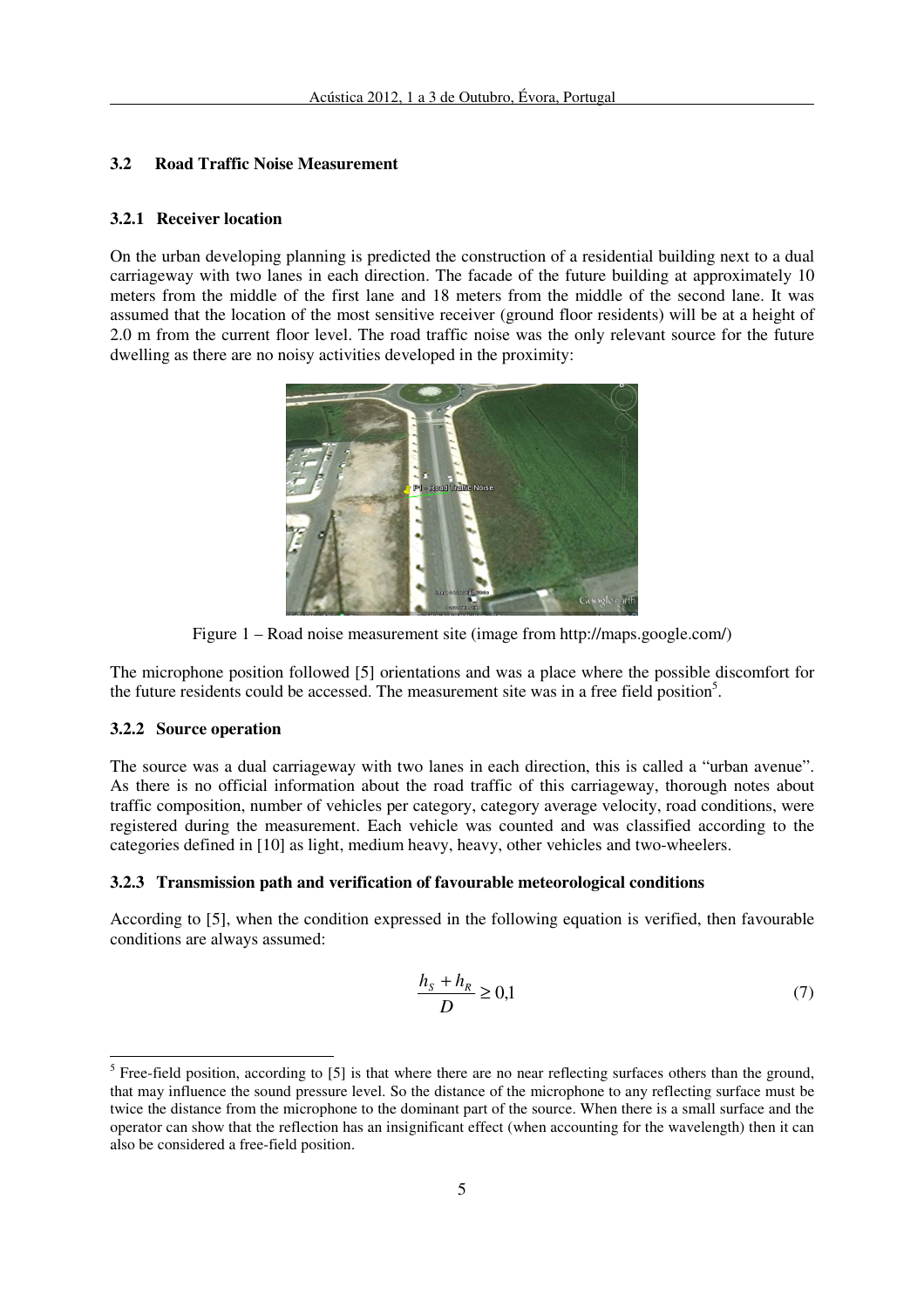where  $h_{\rm s}$  is the source height,  $h_{\rm g}$  is the receiver height and finally D is the distance between source and receiver.

There were mixed traffic conditions: light and heavy traffic. According to [10] the sound power of a vehicle is the sum of two types of noise: rolling noise and propulsion noise. For the two main vehicles categories (heavy and light), 80% of the rolling noise is considered to be radiated by a point source located at 0.10m. And 80% of the propulsion noise is considered to be radiated by a point source at 0,3m for a light vehicle and at 0,75 m for a heavy vehicle. So, considering the worst case scenario,  $h<sub>S</sub>=0,01m$  and (equation 7) is verified.

#### **3.2.4 Road noise measurement procedure and results**

The measurement of the road traffic noise was done from 08:03a.m. until 09:03a.m. This corresponds to the rush hour in the morning and to a period with a higher probability of stable atmosphere. Previously to the start of the measurements, the meteorological conditions were monitored for at least 15 minutes to assure that the favourable propagation conditions were stabilized. Then during the one hour measurement, these parameters were permanently monitored and the values registered every 5 min. As this was an attended measurement, a manual calibration was performed immediately before and after the measurement. The results of the two calibration were within 0,5 dB.

The number of passages, during the one-hour measurement, is presented in the next table:

| Table 2- Number of pass-bys during the one-hour measurement |                           |  |
|-------------------------------------------------------------|---------------------------|--|
| <b>Main category</b>                                        | <b>Number of pass-bys</b> |  |
| Light vehicles                                              | 1514                      |  |
| Medium heavy vehicles                                       | 57                        |  |
| Heavy vehicles                                              | 30                        |  |
| Other heavy vehicles                                        |                           |  |
| Two wheelers                                                | 16                        |  |
| Total                                                       | 1622                      |  |

Table 2- Number of pass-bys during the one-hour measurement

|  | Table 3- Results of the road traffic noise measurement |
|--|--------------------------------------------------------|
|--|--------------------------------------------------------|

| File N.º | <b>Start time</b> | Duration | (dB)<br>$L$ Aeq | $L_{A95}(dB)$ |
|----------|-------------------|----------|-----------------|---------------|
| 001      | 08:03:56          | :00:00   | ບ⊥⊾             | .             |

#### **3.3 Road Traffic Noise Measurement**

### **3.3.1 Receiver location**

Railway traffic was measured on a single railway with two tracks. This line is situated in the North of Portugal and serves one corridor "*Linha do Norte*". The measurement point is located approximately at 300 meters distance from the sea level, at a parking lot. Although the site is near the beach, the sound of sea was not relevant, however there was careful in choosing days when the sea conditions were calm. It can be seen from (Figure 2) that the measurement point was in a slightly curved part of the rail which gave the operator a better view to anticipate the trains passages from both directions.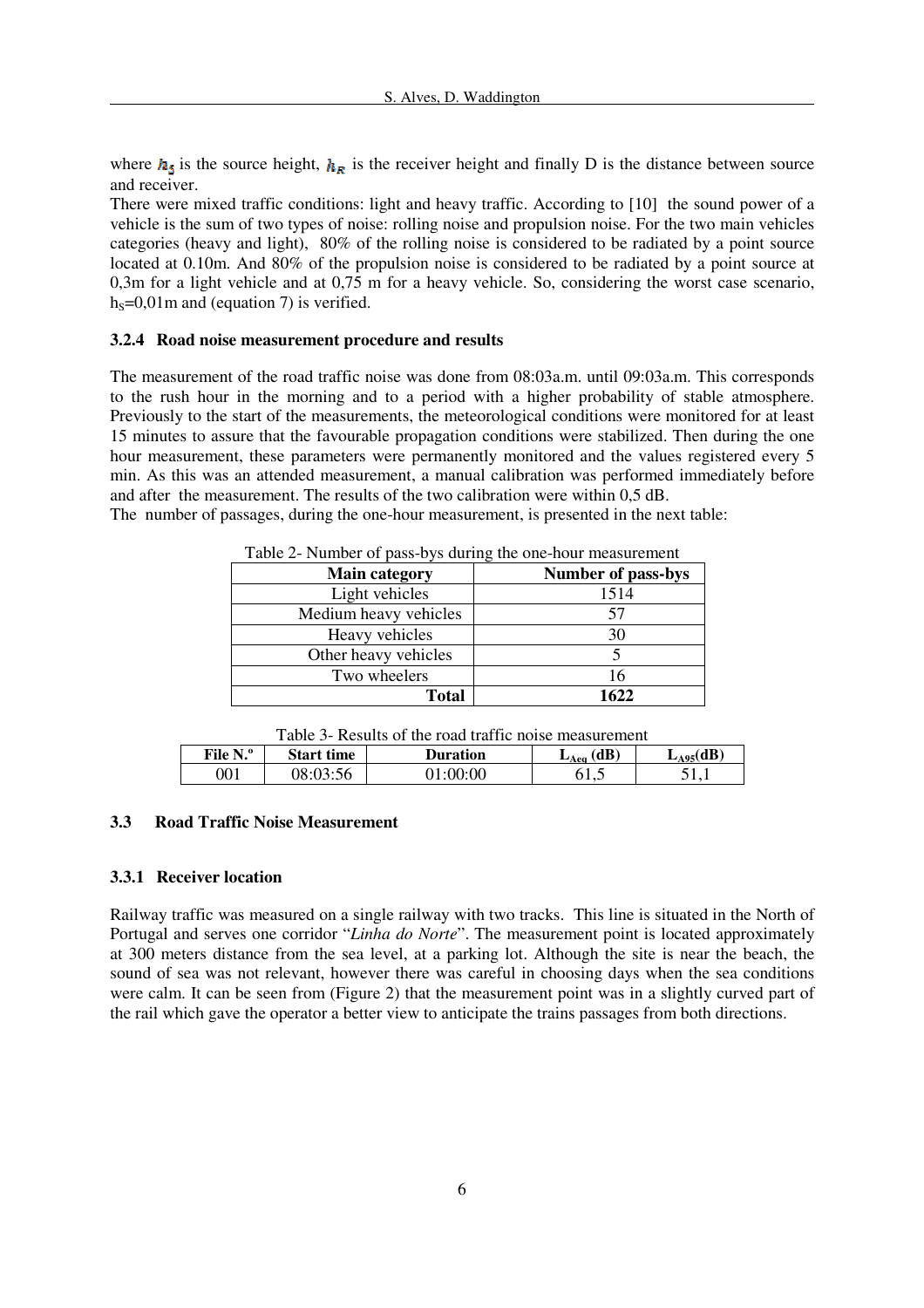

Figure 2 – Railway measurement point (image from http://maps.google.com/)

The site is at a zone of speed limited to 80 Km/h, which allowed to have less variability in the speed of the trains. Also, no different actions in the operation of the trains were detected, i.e. they weren't breaking nor accelerating, at that point they were driving with the expected velocity.

## **3.3.2 Source operation**

The trains were classified in four categories: high speed trains, inter-city trains, regional trains, freight trains. Along with the information on train category, it was also recorded: the train length (number of carriages), direction and movement (accelerating, braking or pass-by), brake type (disc-brakes, treadbrakes using cast iron or sinter), average speed and finally a small video and/or photograph of each passage was also recorded to allow verification of the recorded data.

## **3.3.3 Transmission path and verification of favourable meteorological conditions**

Measurements were done at a distance of 7.5 m from the nearest rail track[11]. The ground between source and receiver was hard, mainly concrete. The track was dry, during the measurements. Similarly to road traffic noise, a variety of sources can be dominant in railway noise, depending on several factors. According to [12], the main source types to consider in railway noise are: rolling noise, traction noise, aerodynamic noise, braking and squeal. The source height is considered a variable as it can be of 0m, in the case of rolling track noise, up to 4 m, the case of traction and aerodynamic noise. The condition (equation7) in the worst case scenario  $h_s=0$ m;  $h_R=2,0$ m and d=7,5 m, is verified, so favourable propagation conditions can be assumed.

## **3.3.4 Railway noise measurement procedure and results**

As previously mentioned, the railway traffic noise was evaluated using the parameter sound exposure level (SEL or  $L_{AE}$ ). The value considered for residual noise was  $L_{A95}$ . The microphone was placed 2 m height, in a vertical position (grazing incidence).<sup>[14]</sup>

The measurements were done in two different days: day one (April) from 10:13am and 14:05pm and day 2: ( May) between 16:4pm and 18:40pm. At least 5 pass-bys of each train category (high speed trains, inter-city trains, regional trains and freight trains) were measured. The start and end of each event was the operator's responsibility, which followed the methodology in [5]. As this was an attended measurement, a manual calibration was performed immediately before and after the measurement. The results of the two calibration were within 0,5 dB. The next table presents the number of valid pass-bys, by train category and regardless: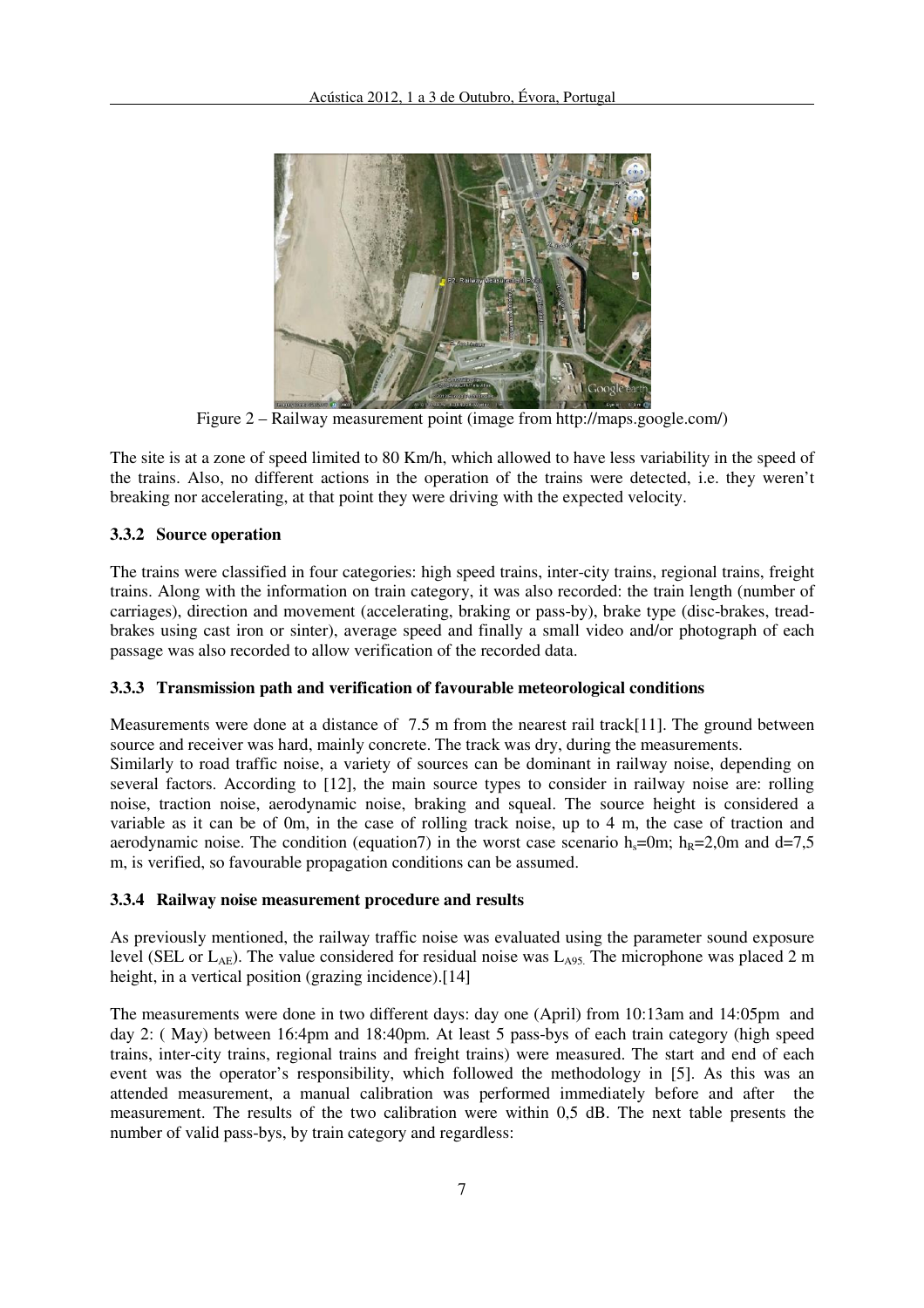| <b>Train category</b>                      | Number of valid pass-bys |
|--------------------------------------------|--------------------------|
| Regional Train   30                        |                          |
| Inter-city Train                           |                          |
| High Speed Train   8                       |                          |
| Freight Train                              |                          |
| <b>Total Regardless the train category</b> | -51                      |

Table 4 – Railway measurement point

A resume of the measurement results can be seen in the next table:

| $1$ able $3$ – Kallway measurement results  |                 |                   |                   |         |  |  |  |
|---------------------------------------------|-----------------|-------------------|-------------------|---------|--|--|--|
|                                             | <b>Regional</b> | <b>Inter-City</b> | <b>High Speed</b> | Freight |  |  |  |
| Average<br>$L_{\rm AE}$<br>(energetic mean) | 84.7            | 98.5              | 89.8              | 102.3   |  |  |  |
| Average<br>$L_{A95}$<br>(energetic mean)    | 57,4            | 61,9              | 60,0              | 65,1    |  |  |  |

Table 5 – Railway measurement results

## **4 Measurement uncertainty calculation results**

#### **4.1.1 Road traffic noise**

As described in the previous section, the road traffic noise was determined as a single measurement along a road during one hour under favourable propagation conditions, while monitoring the source operation conditions. The uncertainty calculation for the road noise measurement, followed the example presented in point G2 [5].

|                                                         | encerally calculation of one now $L_{\text{Aeff}}$ incasarement to $\sigma$ 1770 $\pm$ 12011 $ \sigma $ |                                 |                                    |                                                          |  |  |  |
|---------------------------------------------------------|---------------------------------------------------------------------------------------------------------|---------------------------------|------------------------------------|----------------------------------------------------------|--|--|--|
| Quantity                                                | <b>Estimate</b><br>(dB(A))                                                                              | <b>Standard</b><br>Uncertainty, | <b>Magnitude of</b><br>sensitivity | Uncertainty<br>contribution, $C_iU_i$                    |  |  |  |
|                                                         |                                                                                                         | $\mathbf{u}_{i}$                | coefficient, c <sub>i</sub>        |                                                          |  |  |  |
| $L^{\prime} + \delta_{\text{slm}}$                      | $L' = 61,5$                                                                                             | 0,50                            | 1.10                               | 0,55                                                     |  |  |  |
| $\delta_{\rm sou}$                                      | 1622 vehicles                                                                                           | $0.25^{b}$                      | 1.00                               | 0,25                                                     |  |  |  |
| $\delta_{\rm met}$                                      | favourable                                                                                              | 2,00                            | 1.00                               | 2,00                                                     |  |  |  |
| $\delta_{loc}$                                          | (free-<br>$+0.0$<br>field)                                                                              | 0.00                            | 1,00                               | 0.00                                                     |  |  |  |
| $L_{res} + \delta_{res}$                                | $L_{res} = 51.1$                                                                                        | 2.00                            | 0,22                               | 0,20                                                     |  |  |  |
| Combined uncertainty (root sum of squares)              | 2,10                                                                                                    |                                 |                                    |                                                          |  |  |  |
| Expanded Uncertainty $(95\% \text{ confidence } [k=2])$ | 4.20                                                                                                    |                                 |                                    |                                                          |  |  |  |
| <b>Final result</b>                                     |                                                                                                         |                                 |                                    | $L_{Aeq,1 hour} = 61,5 \text{ dB}(A)$<br>$\pm$ 4,2 dB(A) |  |  |  |

Table 6 – Uncertainty Calculation of one hour  $L_{A_{\text{eq}}\,1h}$  measurement ISO 1996-2:2011[5]

b) The standard uncertainty for road noise was determined:

$$
u_{sou} \cong \frac{C}{\sqrt{n}}\tag{8}
$$

where C=10 for mixed traffic conditions and n is total number of passages.

For the same measurement data, an alternative method to estimate uncertainty, presented in [6]: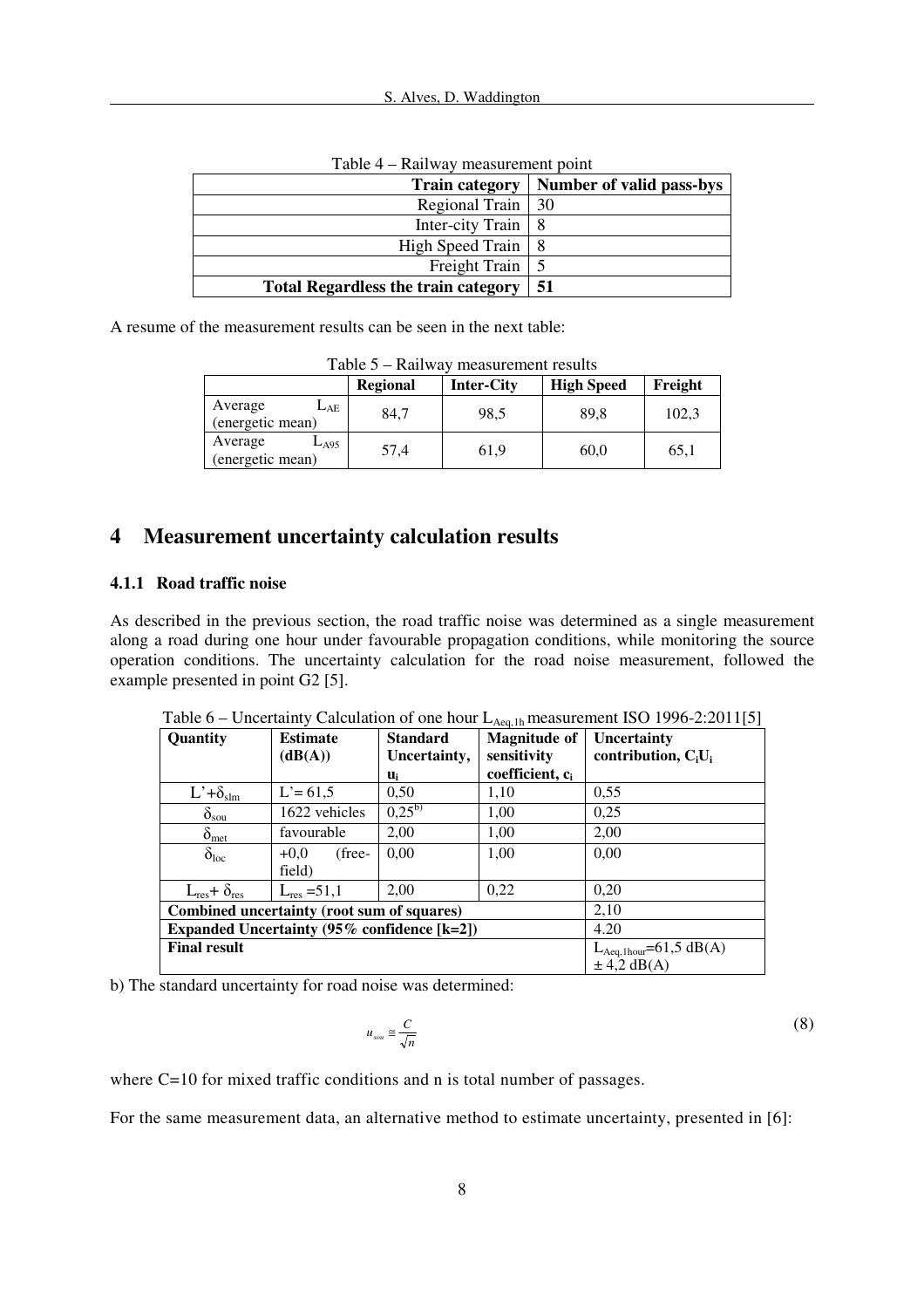| of<br><b>Source</b><br>uncertainty          | (half<br><b>Value</b><br>width)        | <b>Conversion</b><br>(dB(A)) | <b>Distribution</b><br>(divisor) | ັ<br><b>Standard</b><br>uncertainty<br>(dB(A))         | $\sim$ $\sim$<br><b>Comments</b> |
|---------------------------------------------|----------------------------------------|------------------------------|----------------------------------|--------------------------------------------------------|----------------------------------|
| <b>Source</b>                               |                                        |                              |                                  |                                                        |                                  |
| <b>Traffic Flow</b>                         | 10% in 1622                            | 0,44                         | Rectangular $(\sqrt{3})$         | 0,25                                                   | a)                               |
| 95 HGV                                      | 5%@ 45km/h                             | 0,42                         | Rectangular $(\sqrt{3})$         | 0,24                                                   |                                  |
| Mean Speed                                  | 15%@60 km/h                            |                              |                                  |                                                        | b)                               |
| <b>Transmission path</b>                    |                                        |                              |                                  |                                                        |                                  |
| Weather                                     | 3 dB(A)                                | 3,00                         | Rectangular $(\sqrt{3})$         | 1,73                                                   | c)                               |
| Ground<br>Topography                        | no change                              | n/a                          |                                  | n/a                                                    | d)                               |
| <b>Receiver</b>                             |                                        |                              |                                  |                                                        |                                  |
| Position                                    | $1 \text{ m in } 10 \text{ m}$         | 0,87                         | Rectangular $(\sqrt{3})$         | 0,50                                                   | e)                               |
| Reflective<br>surface                       | field<br>free<br>condition<br>verified | none                         |                                  | n/a                                                    | f)                               |
| Instrument                                  | $1.9$ dB(A)                            | n/a                          | Rectangular $(\sqrt{3})$         | 1,10                                                   | g)                               |
| Background                                  | minimal                                | ignore                       | -----                            | n/a                                                    | h)                               |
| Combined uncertainty (root sum of squares)  |                                        |                              |                                  | 2.14                                                   |                                  |
| Expanded Uncertainty (95% confidence [k=2]) |                                        |                              |                                  | 4.28                                                   |                                  |
| <b>Final result</b>                         |                                        |                              |                                  | $L_{Aeq,1 hour} = 61,5 \text{ dB}(A) \pm 4,3$<br>dB(A) |                                  |

Table 7 – Uncertainty Calculation of one hour  $L_{\text{Aeg lb}}$  measurement (according to Craven [6])

**a)** and **b)** reference [6] identifies the change in traffic flow and velocity of heavy vehicles, as being the most probably source of variability in the road traffic noise. It considers only two main types of vehicles : the heavy (unladen weight > 1525 kg) and the others. **c)** Value considered for favourable meteorological conditions. **d)** The ground topography, between source and receiver, is not expected to change after the construction of the building. **e)** To evaluate the uncertainty associated with the position of the sound level meter in relation to the future site of the most exposed facade of the building was evaluated. It is considered that the site is at 10 meters from the middle of the closer lane with a standard uncertainty of  $\pm 1$  m. Using the inverse square law, this influence can be converted in dB(A) and then re-scaling to a symmetrical uncertainty interval of equal width. **f)** It was verified the condition of free-field. **g)** As considered in [6]. **h)** The background noise could not be determined on site, as it was not possible to stop road traffic. Considering the parameter  $L_{A95\%}$  as background noise, as suggested in [5], it can be considered that the background noise influence over the  $L_{A_{eq,1 hour}}$  was minimal as there is a difference between the  $L_{Aeq,1 hour}$  and the  $L_{A95\%}$  of 10,4 dB(A).

## **4.1.2 Railway traffic noise**

#### **4.1.2.1 Standard uncertainty associated with the source operation**

Reference [5] mentions that the standard uncertainty associated with the source operation, is determined according to equation (8). For railway traffic noise,  $C= 10$  if the sampling was made regardless the operating conditions and C=5 if the sampling takes into account the relative occurrence of train categories. When comparing equation (8) with equation (5), it can be deducted that C corresponds to the experimental standard deviation of SEL levels. However, the standard also mentions that a more accurate uncertainty can be determined from direct measurements of SEL of individual pass-bys for both conditions. One question arises can the measurements support this values? Performing the mathematical analysis, the following values are obtained: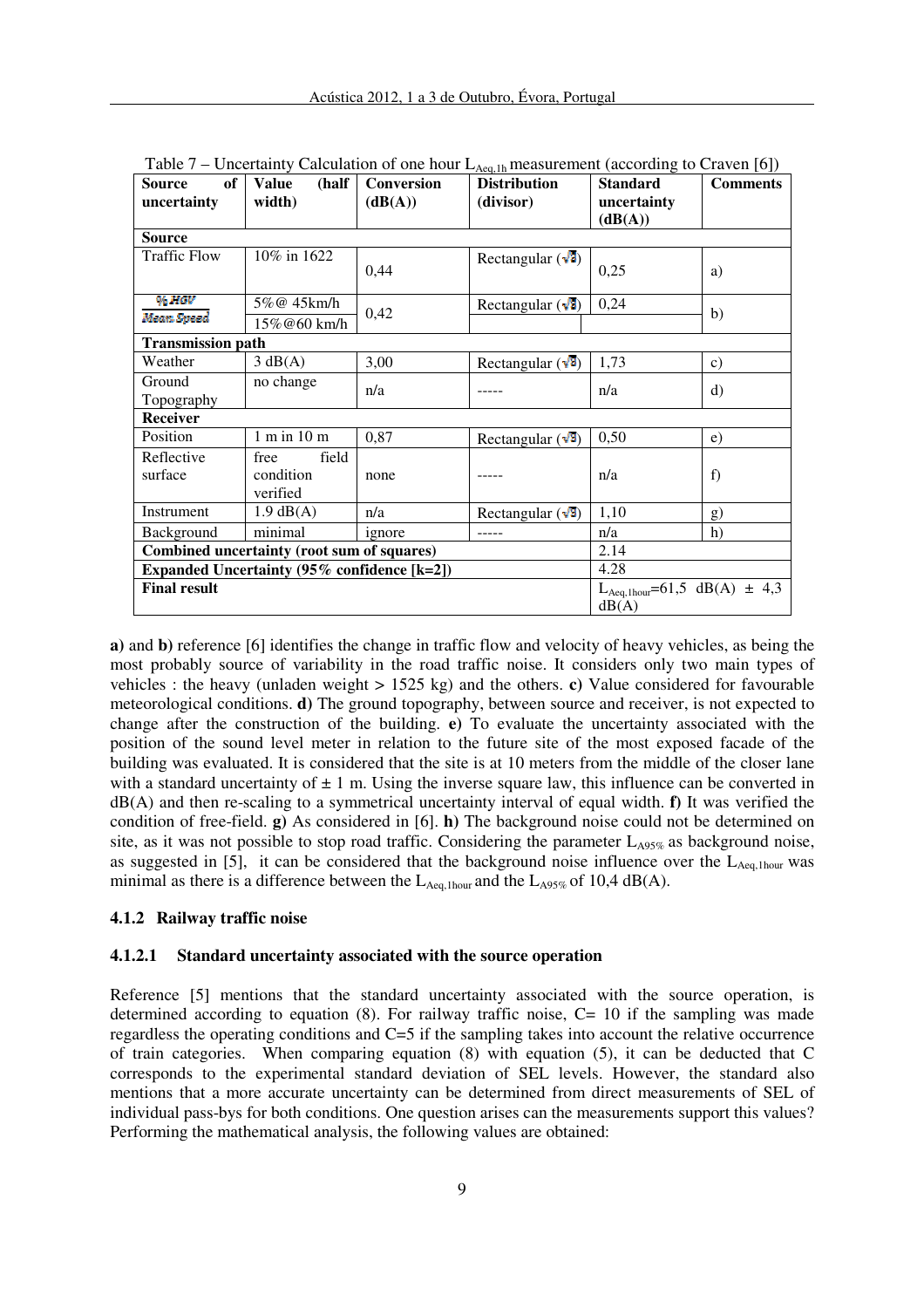|                                |                   | Sample $(N)$ | <b>Experimental</b><br><b>Standard</b><br>deviation $s(x_i)$ | Reference C |
|--------------------------------|-------------------|--------------|--------------------------------------------------------------|-------------|
| Regardless train<br>categories |                   | 51           | 7(7,2)                                                       | 10          |
| <b>Train Categories</b>        | Regional          | 30           | 3(3,3)                                                       |             |
|                                | Inter-city        |              | 4(4,0)                                                       |             |
|                                | <b>High Speed</b> |              | 3(2,9)                                                       |             |
|                                | Freight           |              | 5(5,0)                                                       |             |

Table 8- Mathematical analysis

 It is easily concluded from the table that the measurements data supports the values suggested by the standard for the parameter C, in both situations.

### **4.1.2.2 Determination of Lden from individual events and determination of the expanded uncertainty**

The objective of this measurement was the determination of a long term parameter  $L_{den}$ , from individual events. Following strategy defined in point 10.5.2 and equation (D.18) from reference [5], the objective will be to obtain the parameters  $L_{day}$ ,  $L_{evening}$  and  $L_{night}$  and  $L_{den}$ . The events were stratified into relevant source categories according to the definition previously presented. The next step was to obtain the average of each relevant source category i,  $L_{E,i}$  and then calculate the  $L_{day}$  for the reference conditions, according to:

$$
L_{day} = 10 \log \left[ \sum_{i=1}^{n} N_{ref,i} \cdot 10^{0,1 L_{Ei}} \right] - 10 \log(T_{ref}) \tag{9}
$$

where  $L_{Ei}$  is the measured average sound exposure level of trains of category i, n is the number of train categories identified and  $N_{ref,i}$  is the number of trains for each category i passing during the reference time and  $T_{ref}$  is the reference time (in seconds as the  $L_{E_i}$  is integrated in seconds).

At this point, an assumption about the number of trains passing in each period is necessary in order to calculate the other parameters. That information was taken from the timetables available at the Portuguese Railway Company web site, which is the only operator of passenger trains in the country. For freight trains there was no available information so an estimate according to on-site observations was done.

|                       | Statistics of the yearly number of trains per |                                                              |       |                |                   | Trains<br>hour<br>per |
|-----------------------|-----------------------------------------------|--------------------------------------------------------------|-------|----------------|-------------------|-----------------------|
|                       | period of reference                           |                                                              |       |                |                   | assuming<br>constant  |
|                       |                                               | Freight <sup>®</sup><br>Total<br>High<br>Regional Inter-City |       |                | volume of traffic |                       |
|                       |                                               |                                                              | Speed |                |                   |                       |
| Day $(07:00 - 19:00)$ | 34                                            |                                                              | 16    | 10             | 71                | 5.92                  |
| Evening $(19:00)$     |                                               |                                                              |       | $\overline{4}$ | 21                | 5,25                  |
| 23:00                 |                                               |                                                              |       |                |                   |                       |
| Night $(23:00-07:00)$ |                                               |                                                              |       |                |                   | 0,88                  |

Table 9- Estimation of the yearly number of trains

And finally the parameters of  $L_{day}$ ,  $L_{evening}$  and  $L_{night}$ , (favourable conditions only) can be calculated in order to obtain the long term estimation for  $L_{den}$ .

| 1 K<br>$-a$ dav | -veniny: | 'nıght      | $L_{den}$ dB <sup><math>\prime</math></sup> |
|-----------------|----------|-------------|---------------------------------------------|
| $\mathsf{v}$    | vv       | - - - - - - | oð,                                         |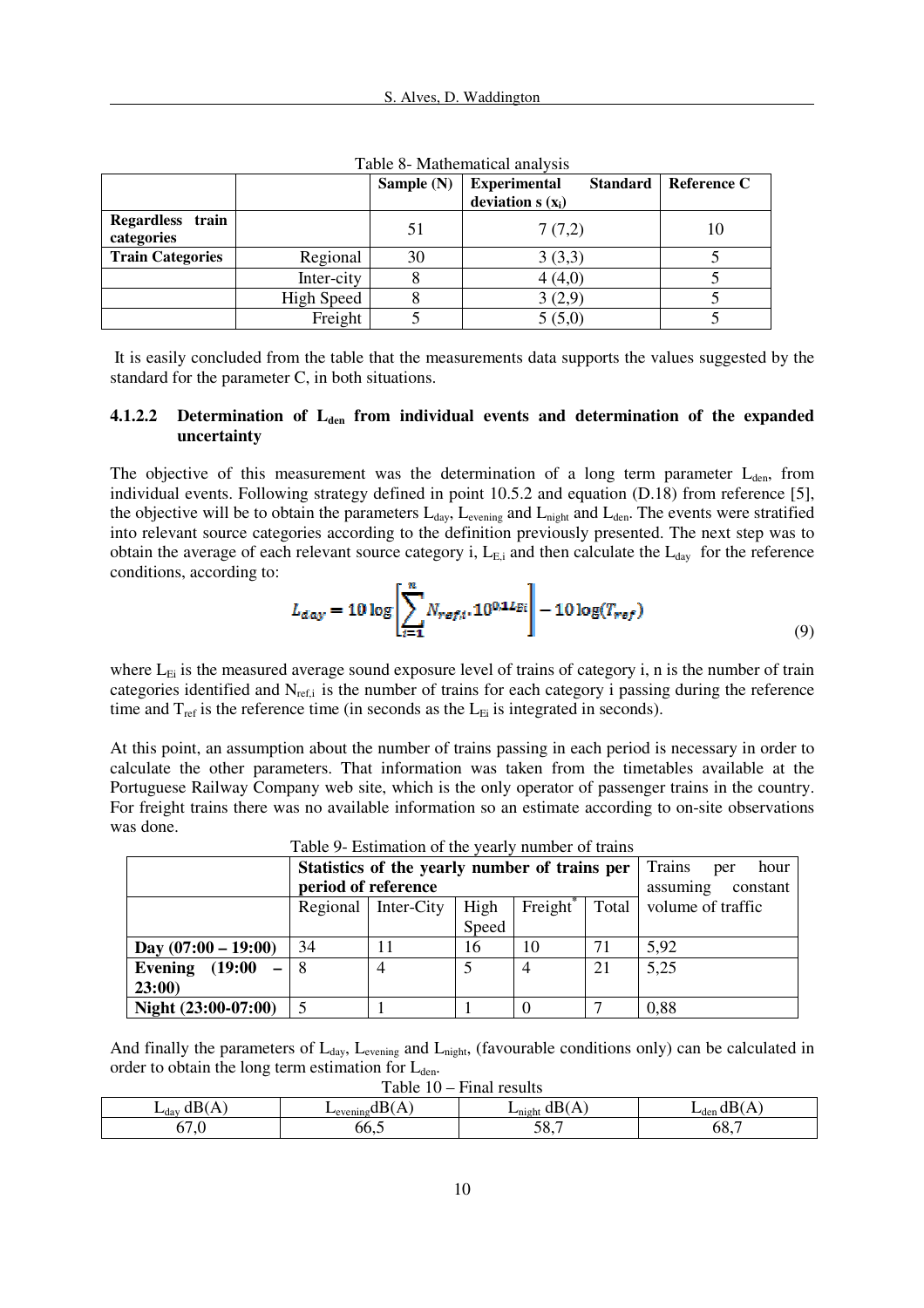The uncertainty budget for the determination of the  $L_{den}$  from short-term measurements and calculation, will be:

| Quantity                          | Estimate      | Standard                    | Magnitude of sensitivity                                    | Uncertainty       |
|-----------------------------------|---------------|-----------------------------|-------------------------------------------------------------|-------------------|
|                                   | (dB(A))       | Uncertainty, u <sub>i</sub> | coefficient, c <sub>i</sub>                                 | contribution      |
|                                   |               | (dB(A))                     | (dB(A))                                                     | $c_i u_i$ (dB(A)) |
| $L'+$                             | $L^{\bullet}$ | u(L')                       |                                                             | 3,29              |
| $\overline{\delta}_{\text{slm}}+$ |               | 0,5                         | $\overline{1-10^{-9/1} (t'-t_{res})}$                       | 0,50              |
| $\delta_{sou}$                    |               |                             |                                                             |                   |
| $\delta_{\rm met}$                | 0             | $u_{\text{met}}$            |                                                             | 2,00              |
| $\delta_{loc}$                    | $0,0-6,0$     | $u_{loc}$                   |                                                             | 0,00              |
| $L_{res} + \delta_{res}$          | $L_{res}$     | $u_{res}$                   | $\frac{10^{-9.1(z^2 - L_{res})}}{10^{-9.1(z^2 - L_{res})}}$ | 0,25              |
|                                   |               |                             | $\frac{1}{1-10^{-0.1(l'-L_{res})}}$                         |                   |
| $U(L_{den})$                      |               |                             |                                                             | 3,88              |
| Expanded                          |               |                             |                                                             | 7,8               |
| uncertainty                       |               |                             |                                                             |                   |
| Lden                              | 68.2          |                             |                                                             |                   |

Table 11- Uncertainty budget for the determination of the  $L_{den}$ 

## **5 Conclusions**

The results from the road traffic noise exercises indicate that the magnitude of the uncertainty associated with a short term measurement of LAeq,1h calculated using the procedure presented in the ISO 1996-2:2011 working draft [5] was  $\pm$  4,2dB with a confidence level of 95%. This shows excellent agreement with the method presented by Craven [6] for which the expanded uncertainty was  $\pm 4,3$ dB with a confidence level of 95%. In each case the largest source of uncertainty was associated with the effect of meteorology on propagation.

For railway traffic noise, the uncertainty for the determination of the  $L_{den}$  from short-term measurements was  $\pm$  7.8dB with a confidence level of 95%. In this case the standard uncertainty associated with the source operation was the largest. The results of the railway traffic noise exercises supported the factors for the standard uncertainty associated with the source operation recommended in the ISO 1996-2:2011 working draft.

Further work should include long term measurements for comparison. The ISO 1996-2:2011 working draft presents an example of an uncertainty estimation for a long term measurement. It was based in 75 efficient 24-hour measurements taken during the stratified periods (day, evening and night) and between four different meteorological classes. The expanded uncertainty associated with that measurement was less than 1dB(A).

The estimation of the uncertainties associated with environmental noise measurements is currently considered to be an important issue. However, probably due to the lack of guidelines for its estimation in standards it is not yet frequently considered. With the presentation of calculation methods and estimation examples in the ISO 1996-2:2011 working draft, in future the uncertainty estimation will need to be considered when reporting measurements. Knowledge of the uncertainty associated with a certain measurement and or calculation will allow more reasoned decision making. It is suggested that further guidelines and worked examples would help to promote the implementation of the uncertainty estimation for environmental noise measurements.